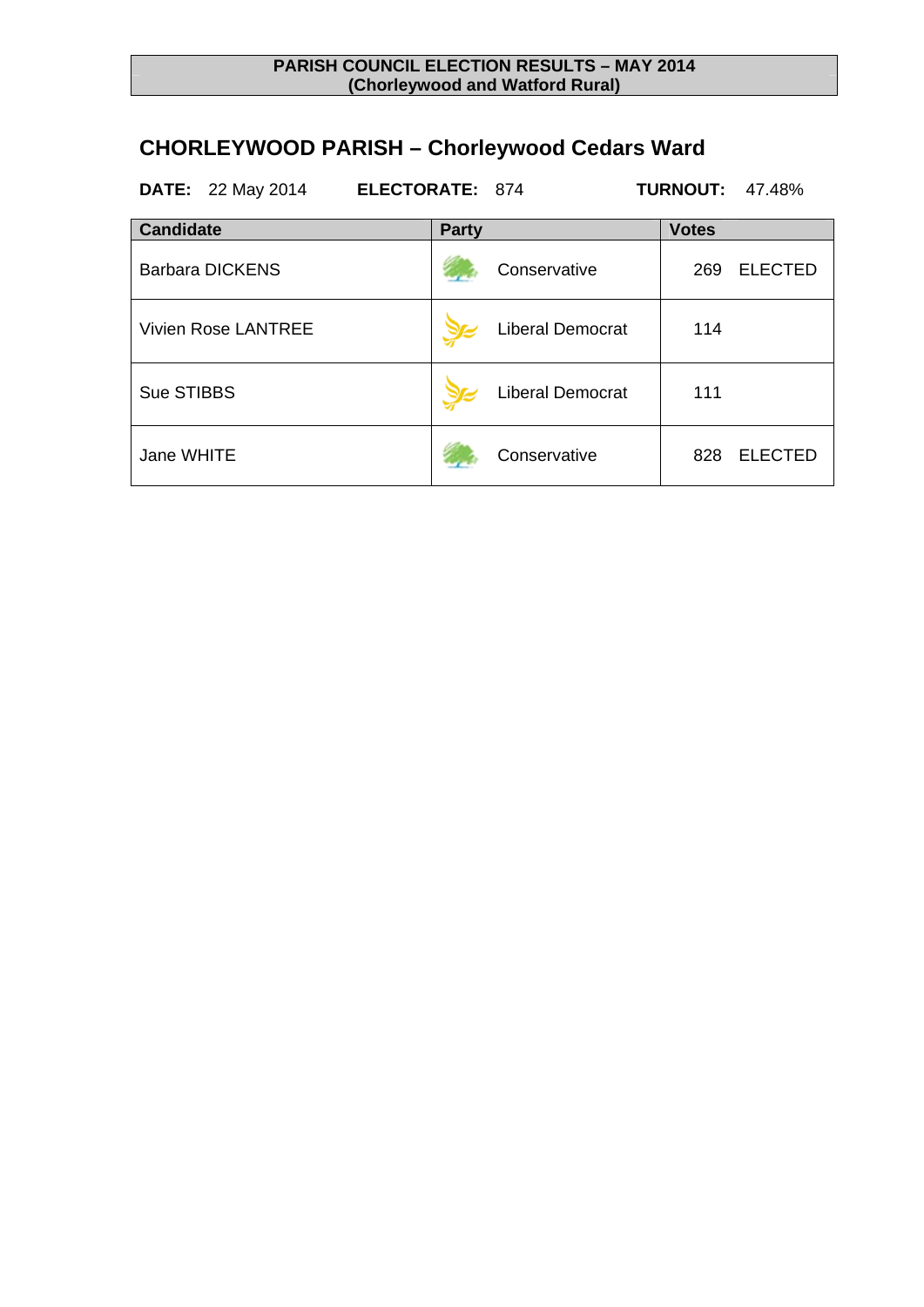## **CHORLEYWOOD PARISH – Chorleywood North Ward**

| <b>DATE:</b> 22 May 2014     | ELECTORATE: 4,083 |                         | <b>TURNOUT:</b> | 35.64%         |
|------------------------------|-------------------|-------------------------|-----------------|----------------|
| <b>Candidate</b>             | <b>Party</b>      |                         | <b>Votes</b>    |                |
| <b>John David BAINES</b>     |                   | Liberal Democrat        | 362             |                |
| John COPLEY                  |                   | <b>Liberal Democrat</b> | 371             | <b>ELECTED</b> |
| Harry DAVIES                 |                   | <b>Liberal Democrat</b> | 365             | <b>ELECTED</b> |
| <b>Barbara GREEN</b>         |                   | <b>Liberal Democrat</b> | 452             | <b>ELECTED</b> |
| <b>Vesper HUNTER</b>         | <b>LELE</b>       | UK Independence         | 351             |                |
| <b>Jill LEEMING</b>          |                   | <b>Liberal Democrat</b> | 368             | <b>ELECTED</b> |
| <b>Frank MAHON-DALY</b>      |                   | <b>Liberal Democrat</b> | 268             |                |
| <b>Ken MORRIS</b>            |                   | Conservative            | 976             | <b>ELECTED</b> |
| <b>Alison PREEDY</b>         |                   | Conservative            | 1,005           | <b>ELECTED</b> |
| David RAW                    |                   | Conservative            | 957             | <b>ELECTED</b> |
| <b>Andrew Charles STIBBS</b> |                   | <b>Liberal Democrat</b> | 347             |                |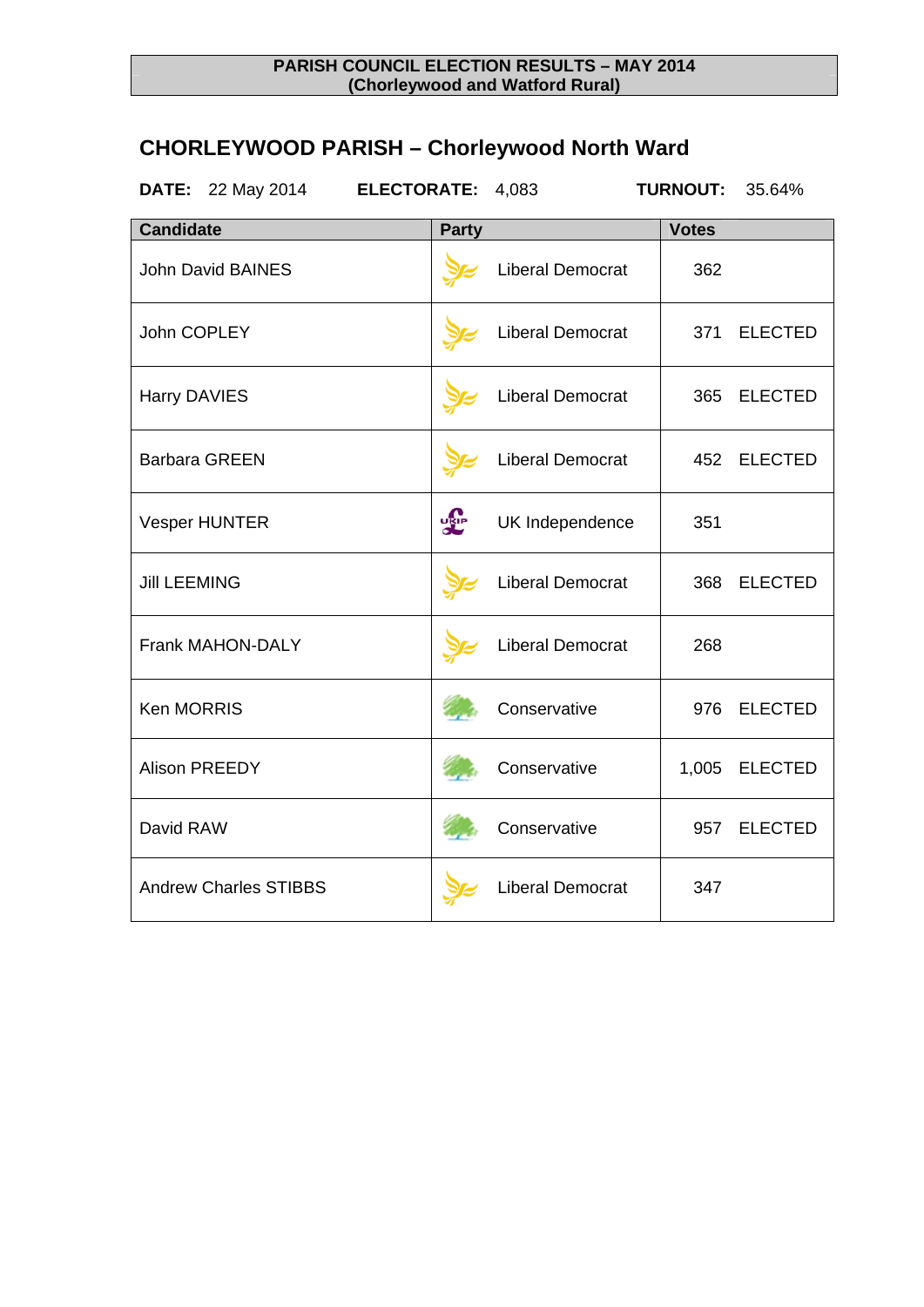## **CHORLEYWOOD PARISH – Chorleywood Quickwood Ward**

| <b>DATE:</b> 22 May 2014     | <b>ELECTORATE: 362</b> |                         | <b>TURNOUT: 33.15%</b> |                |
|------------------------------|------------------------|-------------------------|------------------------|----------------|
| <b>Candidate</b>             | <b>Party</b>           |                         | <b>Votes</b>           |                |
| <b>Fiona Katherine GOBLE</b> |                        | Labour                  | 50                     |                |
| Raj KHIROYA                  |                        | <b>Liberal Democrat</b> | 63.                    | <b>ELECTED</b> |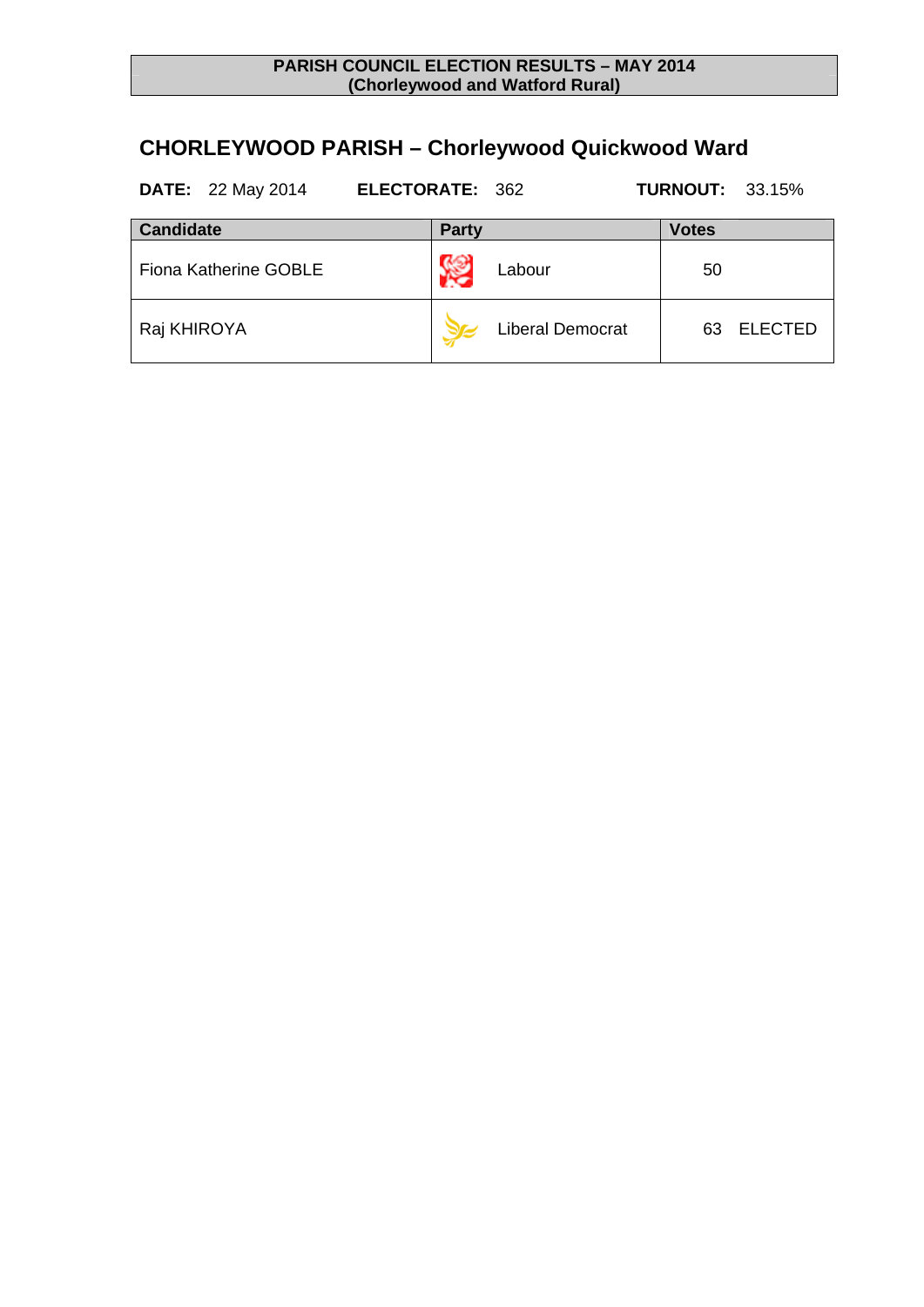## **CHORLEYWOOD PARISH – Chorleywood South Ward**

| <b>DATE:</b><br>22 May 2014 | ELECTORATE: 3,797 |                         | <b>TURNOUT:</b> | 47.88%         |
|-----------------------------|-------------------|-------------------------|-----------------|----------------|
| <b>Candidate</b>            | <b>Party</b>      |                         | <b>Votes</b>    |                |
| <b>Richard M BOOTH</b>      | <b>DRIP</b>       | UK Independence         | 379             |                |
| <b>Jo CLARKE</b>            |                   | <b>Liberal Democrat</b> | 797             | <b>ELECTED</b> |
| <b>Tony EDWARDS</b>         |                   | Liberal Democrat        | 816             | <b>ELECTED</b> |
| Doug KING                   |                   | <b>Liberal Democrat</b> | 701             |                |
| Rodney KIPPS                |                   | <b>Liberal Democrat</b> | 723             | <b>ELECTED</b> |
| Anne PEARSON                |                   | Independent             | 690             |                |
| Lyn SUTHERLAND              |                   | Liberal Democrat        | 712             |                |
| <b>Martin TREVETT</b>       |                   | Liberal Democrat        | 1,028           | <b>ELECTED</b> |
| Stephen John WATKINS        |                   | <b>Liberal Democrat</b> | 722             | <b>ELECTED</b> |
| Jenny WOOD                  |                   | Conservative            | 763             | <b>ELECTED</b> |
| <b>Jackie WORRALL</b>       |                   | Conservative            | 786             | <b>ELECTED</b> |